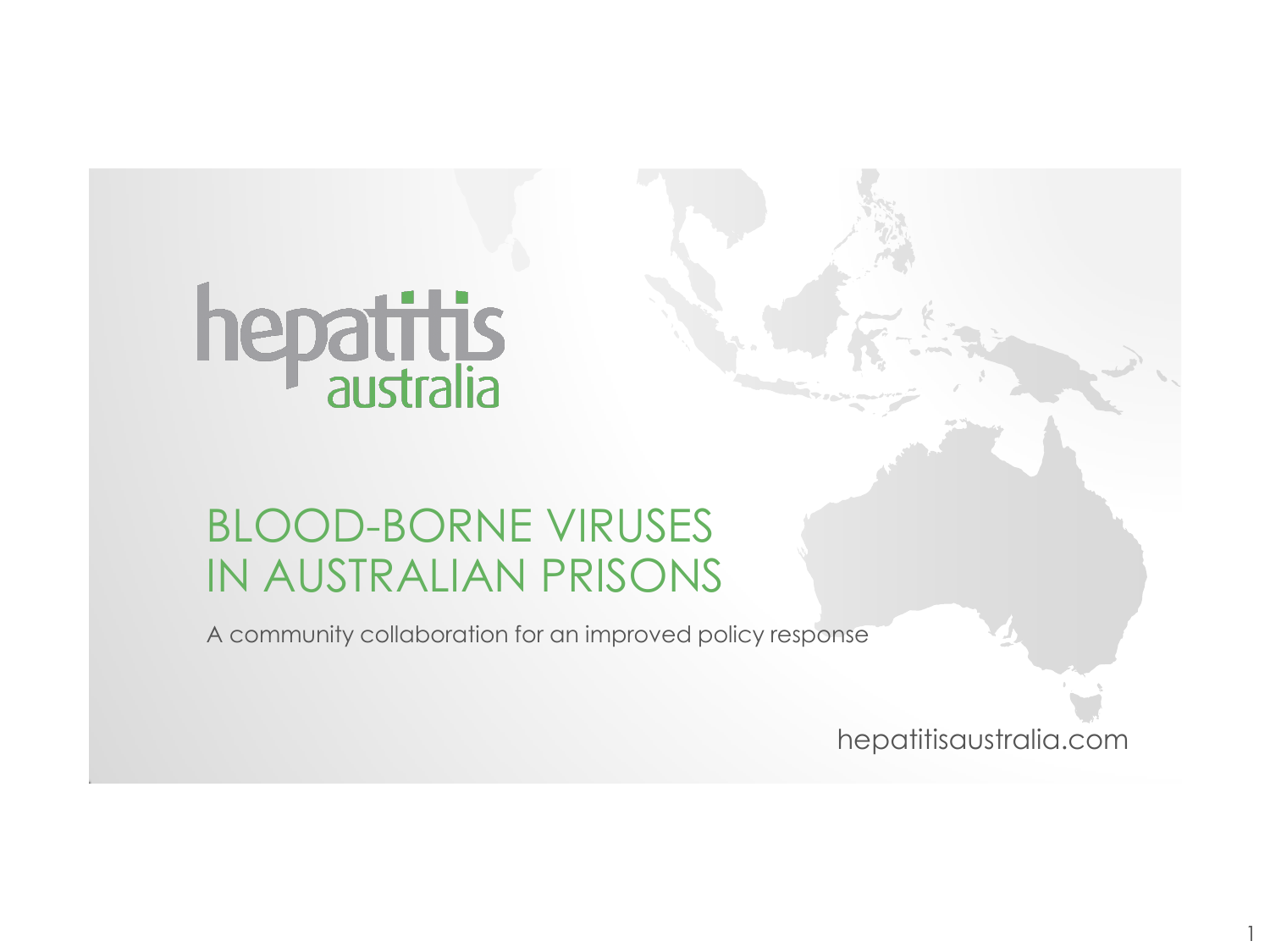## PROJECT AIM

- Produce a paper which identifies recommended strategies to:
	- Enable improved prevention of BBVs in Australian correctional settings;
	- Support effective management and care for people at risk of and living with BBVs;
	- Ensure equitable access to the latest treatments.
- Promote consistency across all Australian States and **Territories**

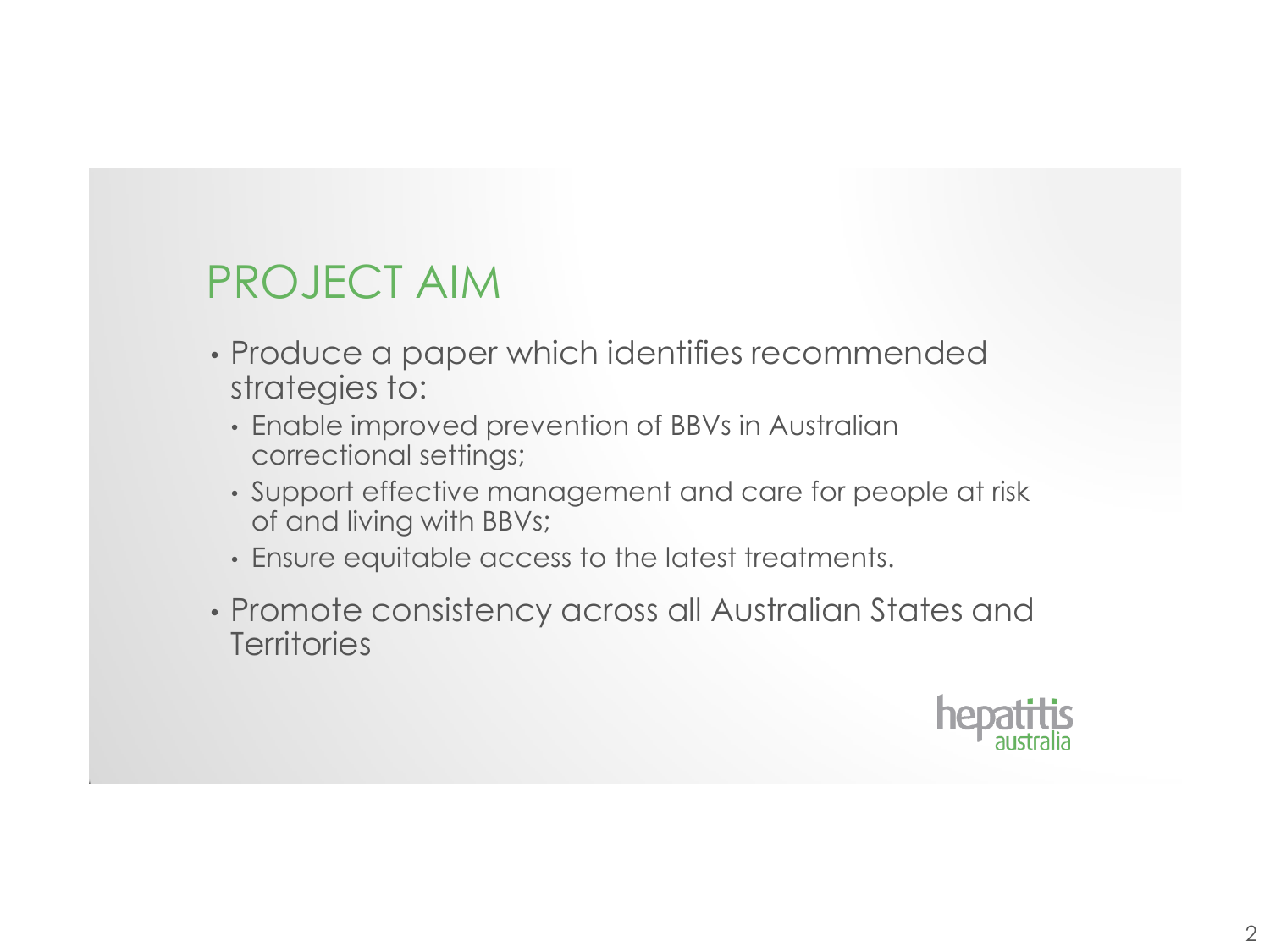## COLLABORATIVE PROCESS

- Initial literature search on BBV prevention in prisons
- Engaged a working group involving other peaks and key experts
- Second literature search on management and treatment of BBVs in prisons.
- Initial drafts of a paper
- Final draft to be signed off by collaboration organisation
- Build further support.
- Public release of paper and recommendations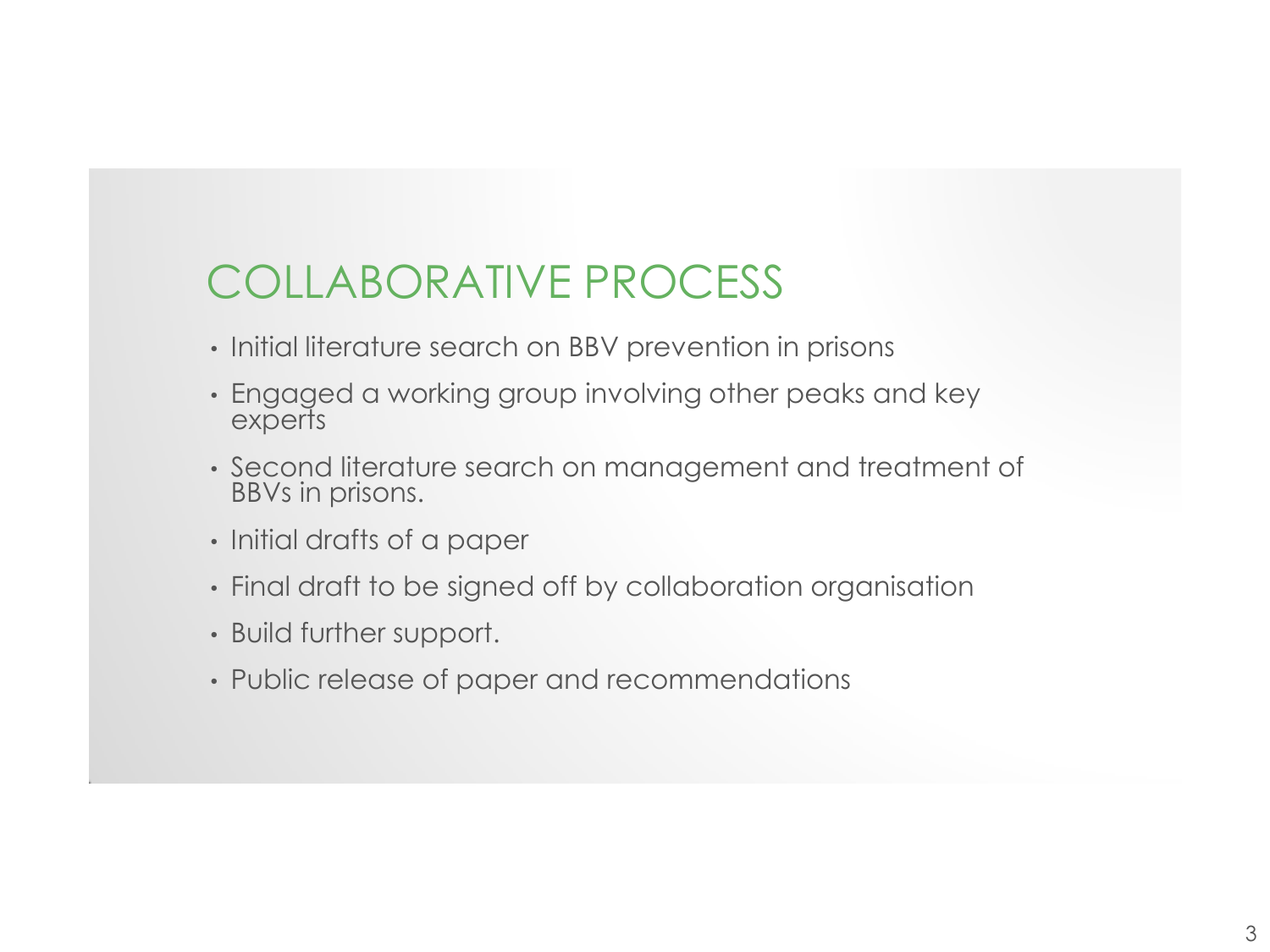## AUSTRALIA - A WORLD LEADER



- Strong record of bi-partisan government support for BBV responses
- National strategies in place (HBV, HCV, HIV, STIs, Indigenous)
- HIV infections kept low compared to similar countries
- Hep B vaccination programs incl. among youth.
- Recently leaped ahead in hep C treatment access.
- Funding for community based organisations

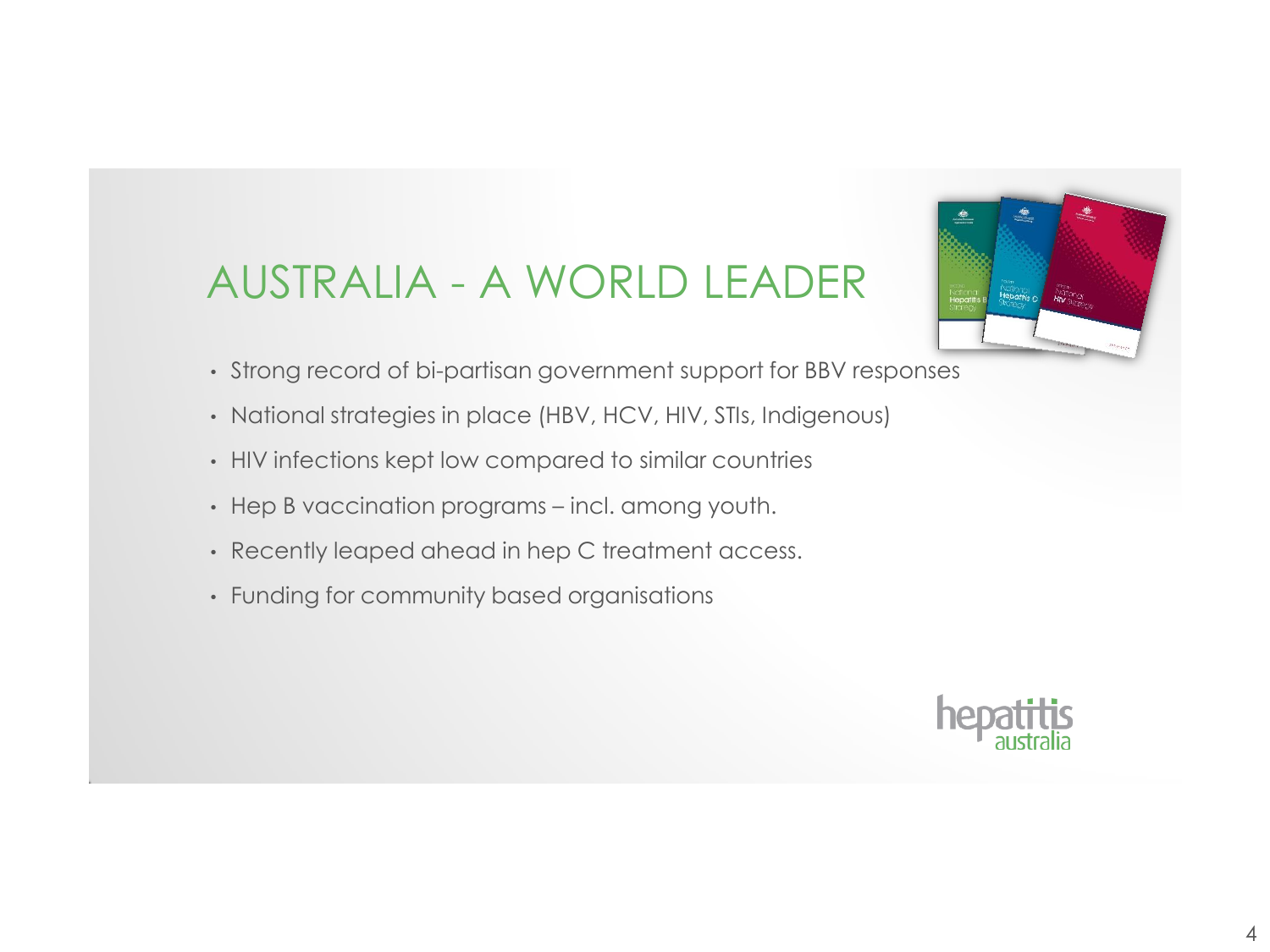## BUT…

Have we gone backwards when it comes to our prisons?

- 2014-17 National Strategies have no real focus on prisons.
- The commencement of the proposed NSP pilot in the ACT has been protracted.
- Access to condoms is inconsistent.
- Unsafe barbering and tattooing pose a threat to infection control.
- Access to treatments can be confusing.

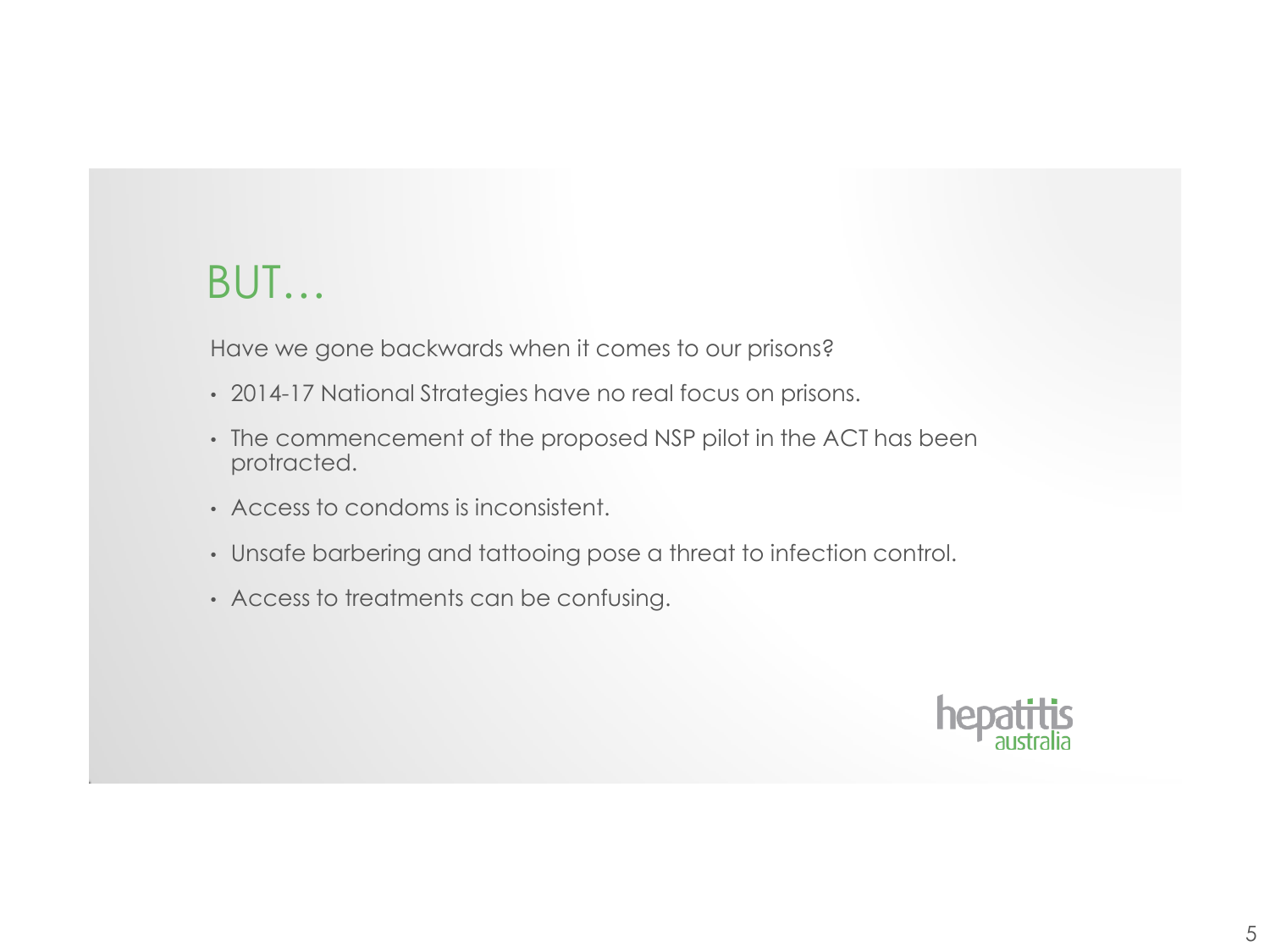## NATIONAL HEPATITIS C STRATEGY 2010- 2013 STATES:

5.3 "The combination of the transmission of hepatitis C in custodial settings and prisoner recidivism presents a challenge to controlling the infection in these settings and in the broader community."

6.1 – Priority Action "Conduct a feasibility study into providing the full range of hepatitis C prevention interventions in custodial settings throughout Australia, with the view to piloting the provision of prison-based NSP."

6.4 "Custodial settings have the potential to be a focal point for hepatitis C testing, education and treatment for this priority population group. While hepatitis C treatment services are available for prisoners in some custodial settings, they are not consistently available nationally."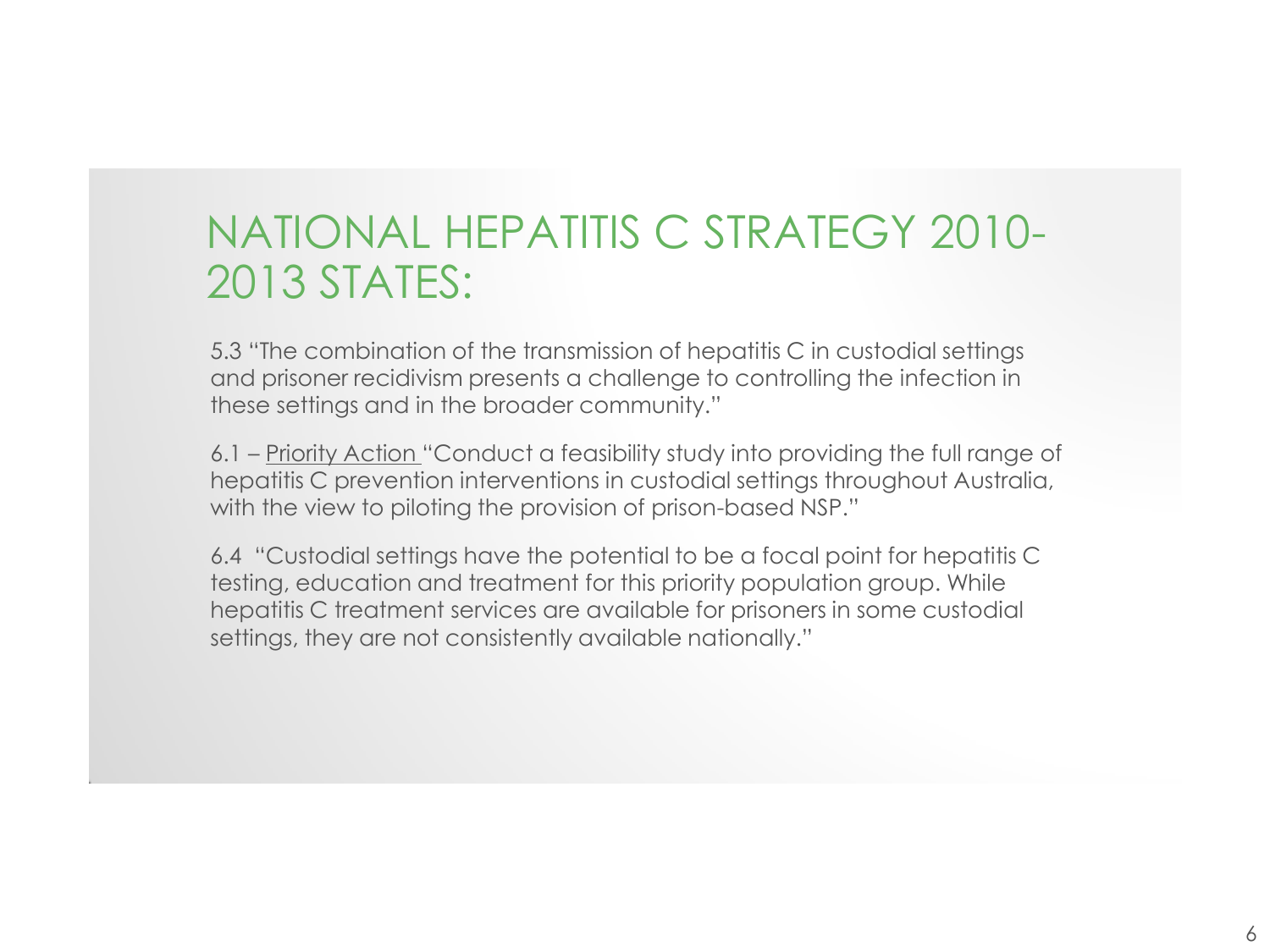## NATIONAL HEPATITIS C STRATEGY 2014- 2017 HAS THIS.

| <b>Priority</b>                    | <b>Reasons for</b>                                                                                                                                                                                | <b>Issues and</b>                                                                                                                                                                                                                              | <b>Additional focus</b>                                                                                                                        |  |
|------------------------------------|---------------------------------------------------------------------------------------------------------------------------------------------------------------------------------------------------|------------------------------------------------------------------------------------------------------------------------------------------------------------------------------------------------------------------------------------------------|------------------------------------------------------------------------------------------------------------------------------------------------|--|
| <b>Population</b>                  | <b>Priority Status</b>                                                                                                                                                                            | considerations                                                                                                                                                                                                                                 |                                                                                                                                                |  |
| People in<br>custodial<br>settings | The prevalence of<br>hepatitis C infection<br>among male inmates is<br>estimated to be<br>35-47 per cent, and<br>50-70 per cent in<br>women.                                                      | Access to harm-<br>reduction services and<br>equipment can be limited.                                                                                                                                                                         | Prisoners who<br>inject druas.<br>Aboriginal and Torres<br>Strait Islander people in<br>custodial settings.<br>Women in<br>custodial settings. |  |
|                                    |                                                                                                                                                                                                   | There is no systematic<br>surveillance for hepatitis<br>C in custodial settings.                                                                                                                                                               |                                                                                                                                                |  |
|                                    | Increased risk due to<br>systemic behaviours.<br>such as use of<br>non-sterile injecting<br>equipment, and sharing<br>of tattooing and piercing<br>equipment and other<br>blood-to-blood contact. | Low rates of hepatitis C<br>testing uptake among<br>prisoners at reception<br>and limited uptake of best<br>practice testing algorithms<br>have the potential to<br>contribute to transmissions<br>and act as barriers to<br>appropriate care. |                                                                                                                                                |  |
|                                    |                                                                                                                                                                                                   | Access to treatment<br>is difficult, and exit<br>screening for hepatitis<br>C is not as high as entry<br>screening in people in<br>custodial settings.                                                                                         |                                                                                                                                                |  |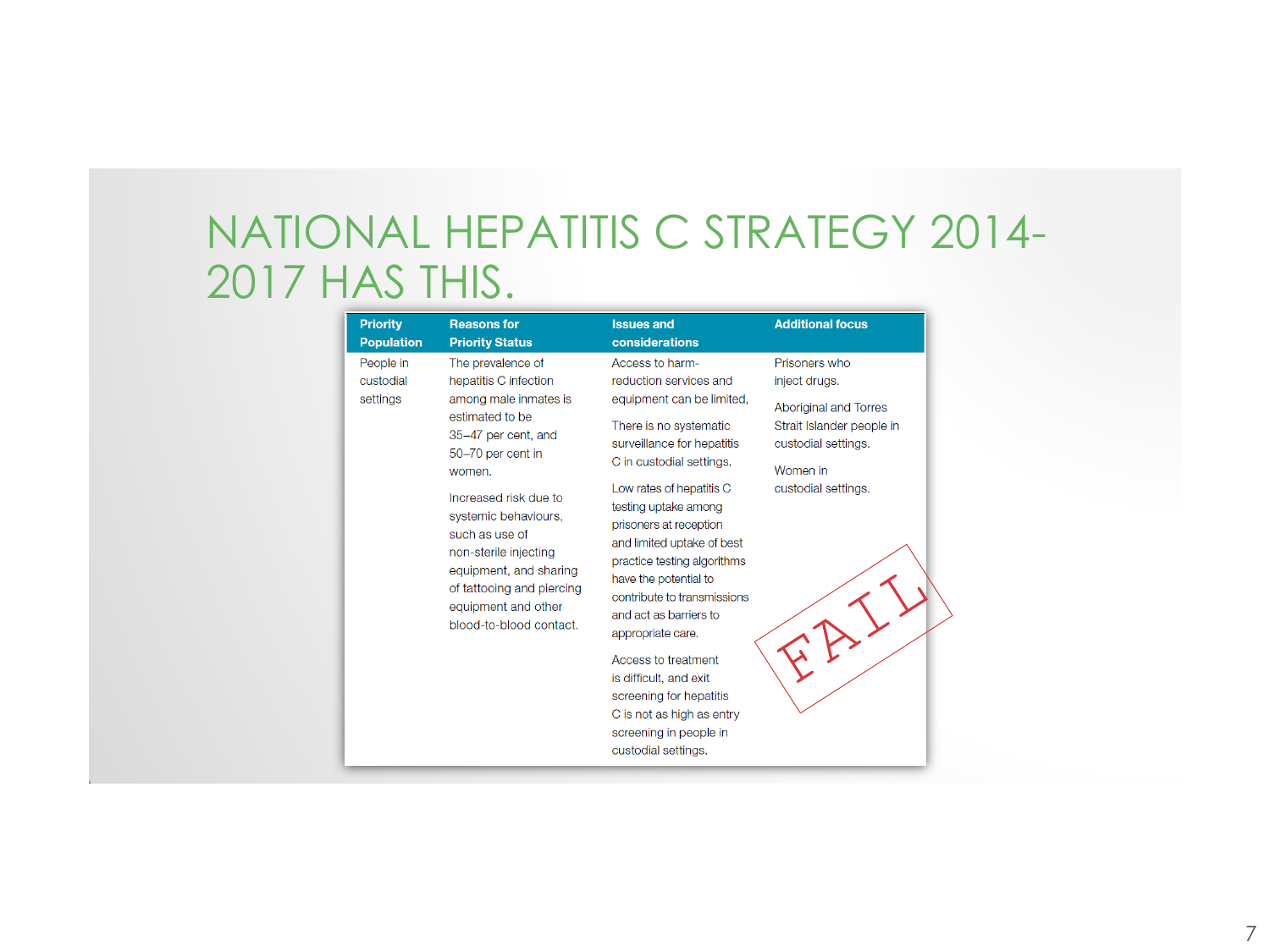## PREVIOUS CALLS FOR CHANGE

- 2007 report recommended a pilot NSP be developed for the Andrew Maconochie Centre in the ACT. Human Rights and Discrimination Commissioner
- 2008 *Hepatitis C Prevention, Treatment and Care: Guidelines for Australian Custodial Settings (Ministerial Advisory Committee on AIDS, Sexual Health and Hepatitis - Hepatitis C Subcommittee)*
- $2011 -$ 
	- *Consensus Statement: Addressing Hepatitis C in Australia Custodial Settings signed by 22 organisations*
	- *HIV Australia* feature on prisons (AFAO)
- Numerous reports looking into models of NSPs in prisons.
- 2015 Inquiry into hepatitis C in Australia special hearing

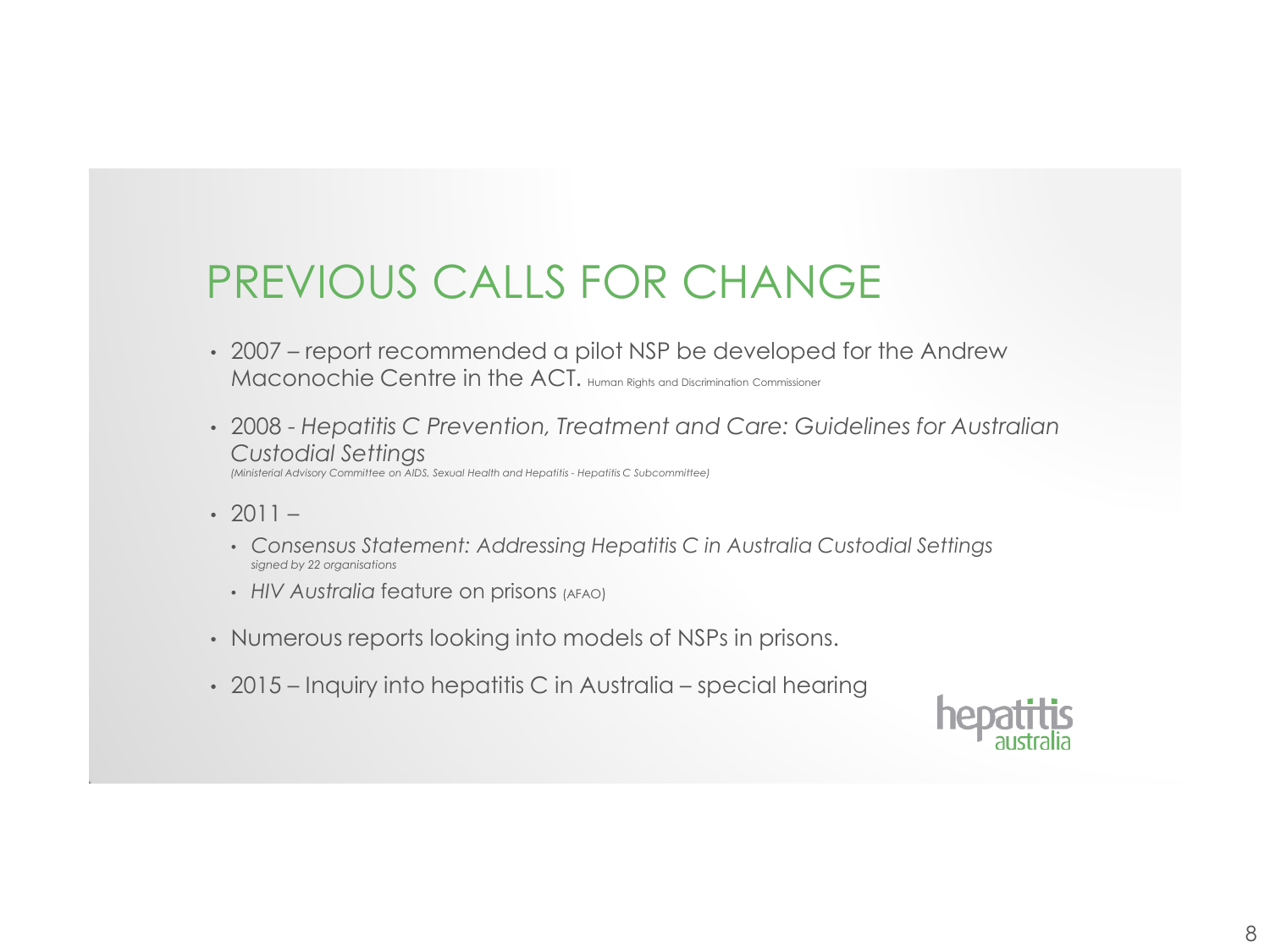## HCV INQUIRY RECOMMENDATIONS

#### *Recommendation 8*

The Committee recommends that the Department of Health work with State and Territory health and corrections agencies to:

- develop a standard approach to data collection and reporting of prisoner health in custodial settings; and
- give consideration to the provision of support for safe tattooing, barbering and any other legal practices which may present a risk of hepatitis C transmission in custodial settings.

#### *Recommendation 9*

The Committee recommends that a national strategy for blood-borne viruses and sexually transmissible infections in prisons be developed. The strategy should accompany and support the five existing jurisdictional strategies and be developed, implemented, reviewed and assessed in the same way.

#### *Recommendation 10*

The Committee recommends that the Australian Government raise the issue of hepatitis C in prisons, and the establishment of national standards in prison health delivery as part of the Council of Australian Governments (COAG) Health Council process.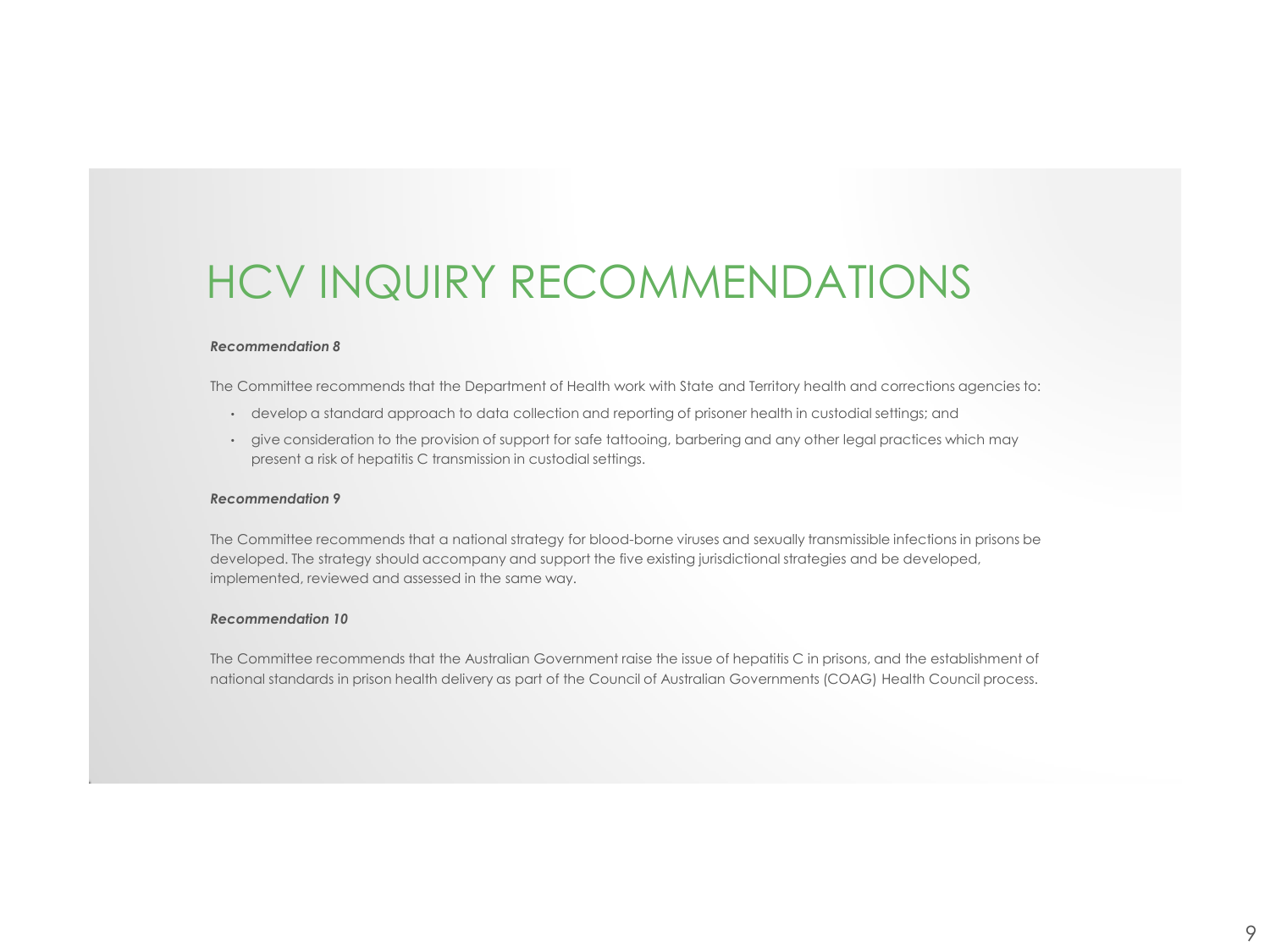## WHY THE FUSS ? IT'S IN THE FACTS

- The National Prison Entrants' Blood-borne Virus and Risk Behaviour Survey, conducted in 2004, 2007, 2010 and 2013 has consistently demonstrated the high prevalence of BBVs in prisons compared to the non-incarcerated community.
- 58% prevalence of HCV among those in prison with a history of injecting.
- Est. HCV prevalence in 2013: 35-47% of males and 50-70% of females
- 8% of those entering did not know they had HCV
- 18% tested positive for HBV
- Only 58% of those who reported be vaccinated showed clinical immunity.
- While HIV prevalence is low it is still double that of the general population.

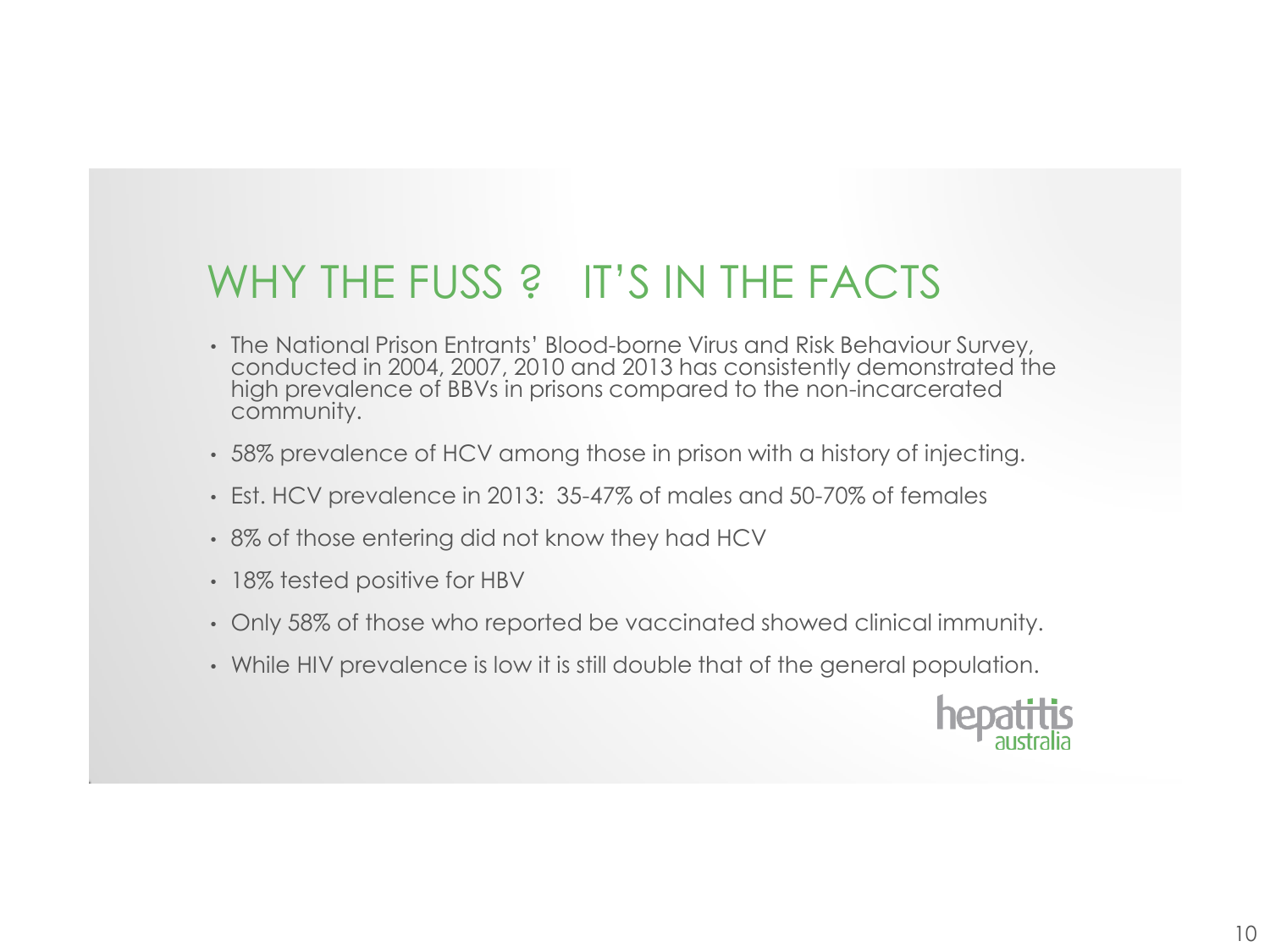## COMPLEX ENVIRONMENT

- Despite all the previous work there are still many inconsistencies across the country.
- It's a complex environment
	- Work is done in state and territory silos
	- Mix of public and privately operated prisons
	- Cross-over in government departments (corrections/health)
- Barriers to effective prevention strategies, such as NSPs are based on fear and not current facts.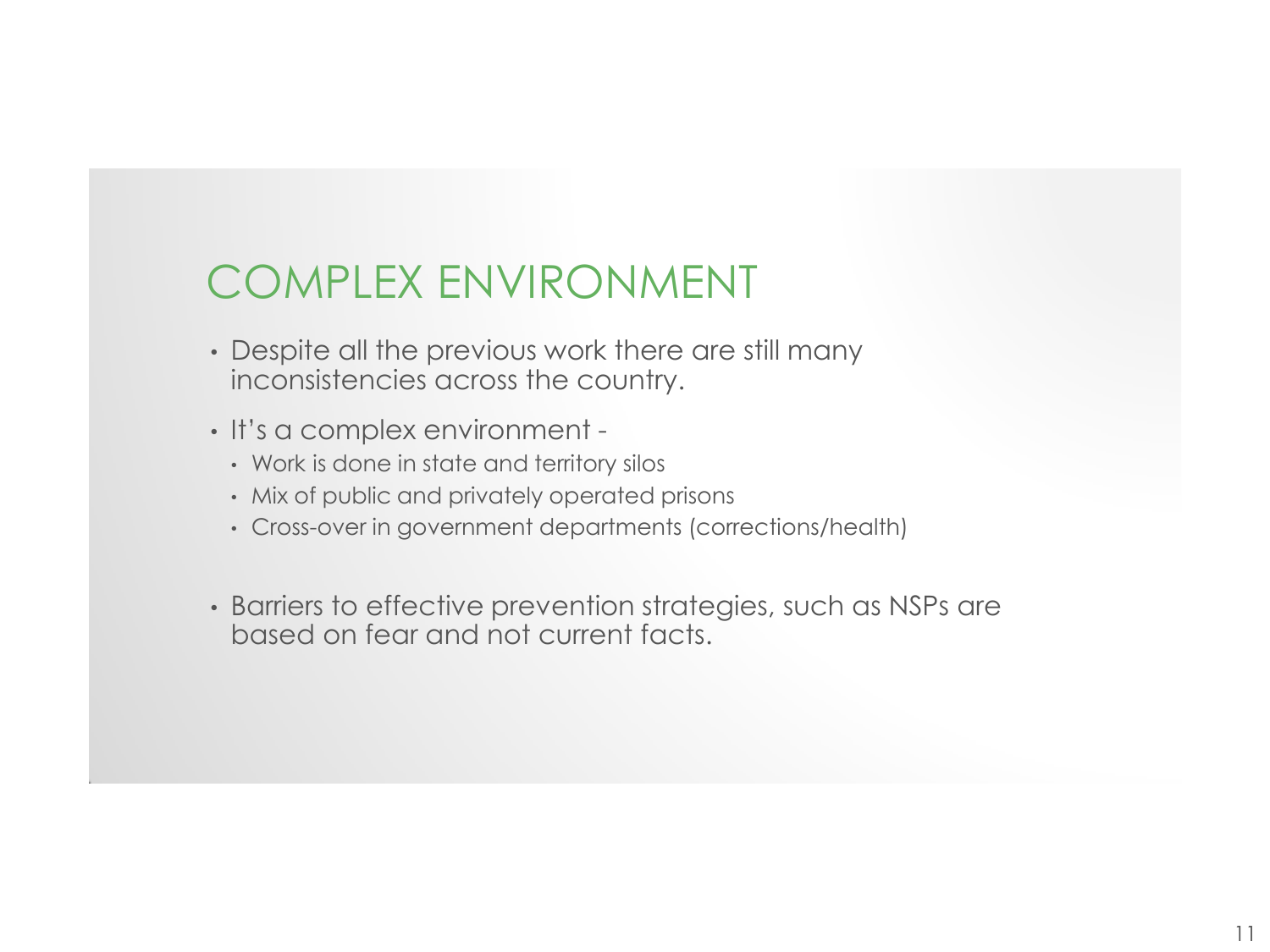## IN SUMMARY

- The evidence is clear that prisons continue to be a high priority for BBV prevention and treatment but the policy response has been watered down.
- There needs to be strong national leadership.
- There needs to be greater commitment to change across all government jurisdictions.
- We need to think from a public health and human rights perspective.
- We must continue to challenge the fear mongering.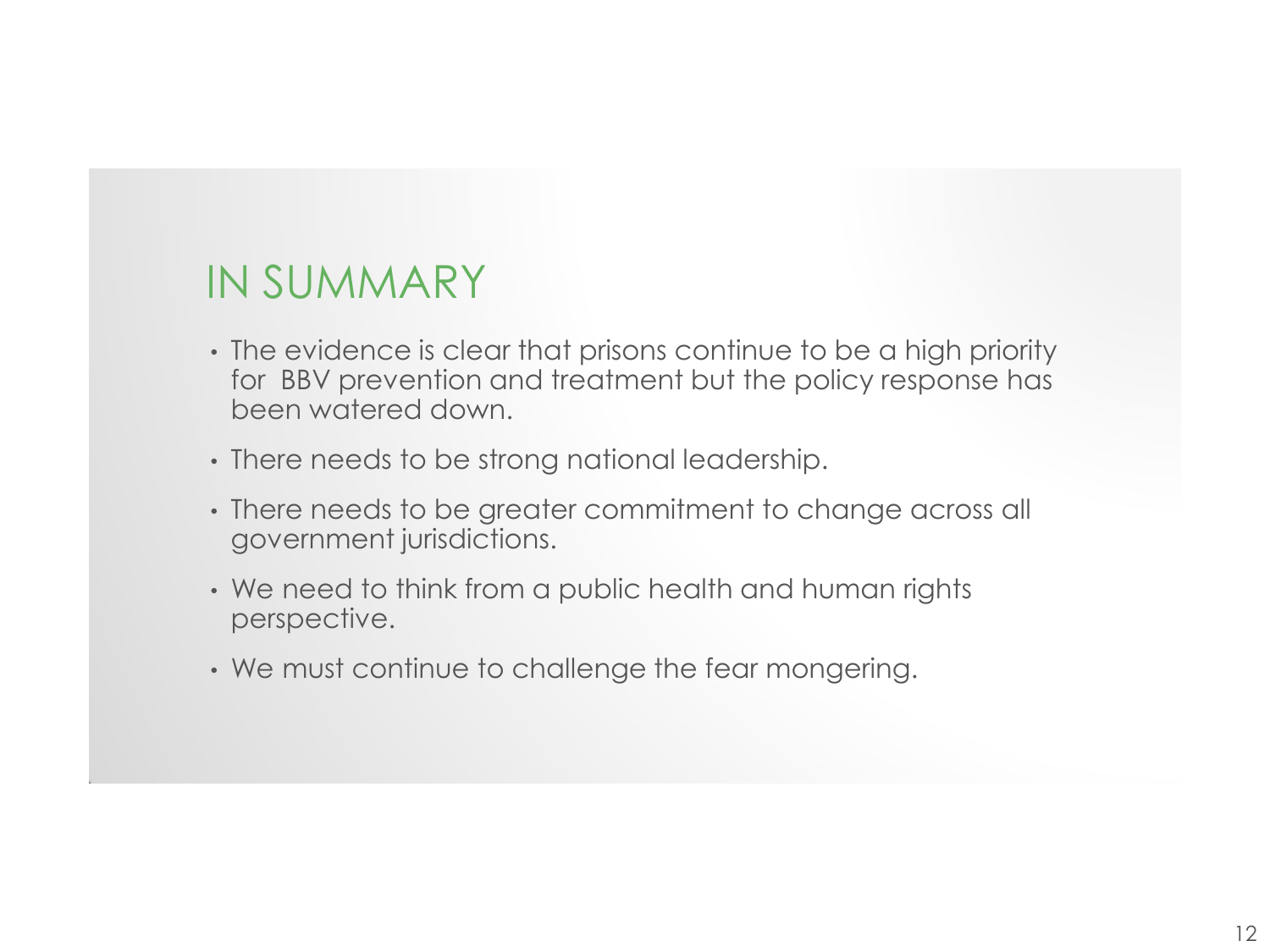## DRAFT RECOMMENDATIONS - 1

The Australian Government raise the issue of BBVs in prisons as a public health priority and calls for the establishment of national standards in prison health delivery as part of the Council of Australian Governments (COAG) Health Council process.

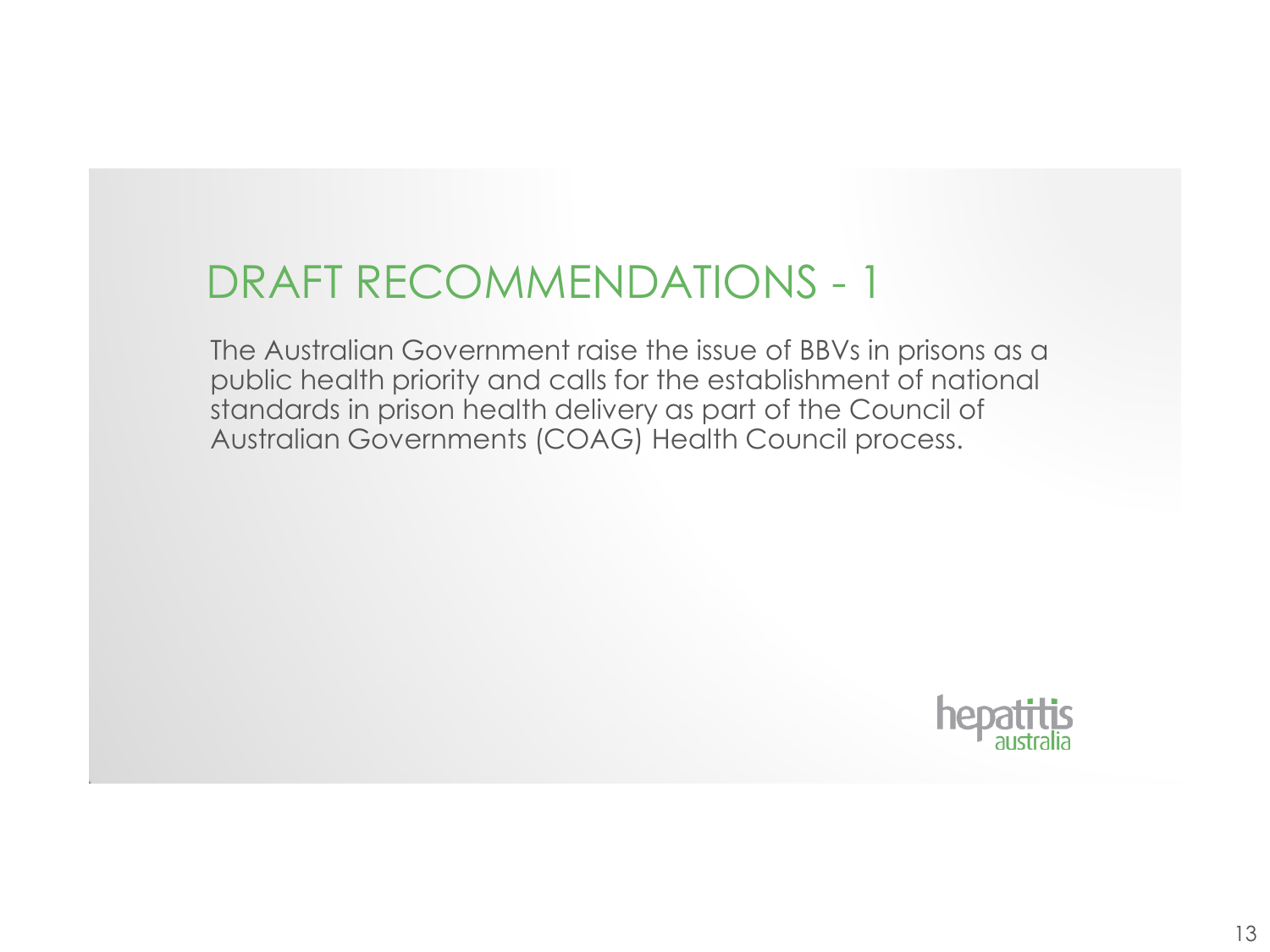## DRAFT RECOMMENDATION - 2

- The 2018-2020 suite of National Strategies for BBVs and STIs includes a separate strategy for responding to BBVs in prisons and other correctional settings, which covers the following:
	- education about BBV transmission for inmates and staff
	- access to confidential and culturally appropriate health services, including services delivered by Aboriginal and Torres Strait Islander people to Aboriginal and Torres Strait Islander people
	- access to best practice BBV testing that is offered and provided by suitably trained health staff
	- access to medicines used to treat and cure BBVs
	- hepatitis B vaccination program for prison entrants
	- ready access to sterile injecting equipment through prison-based exchange programs
	- provision of bleach and disinfectant and education about their use
	- access to opioid substitution therapy (OST) and other drug treatment and counselling services
	- ready access to condoms and lube
	- access to personal hygiene products including razors, toothbrushes and safe barbering equipment
	- infection-control procedures to allow safe tattooing and body art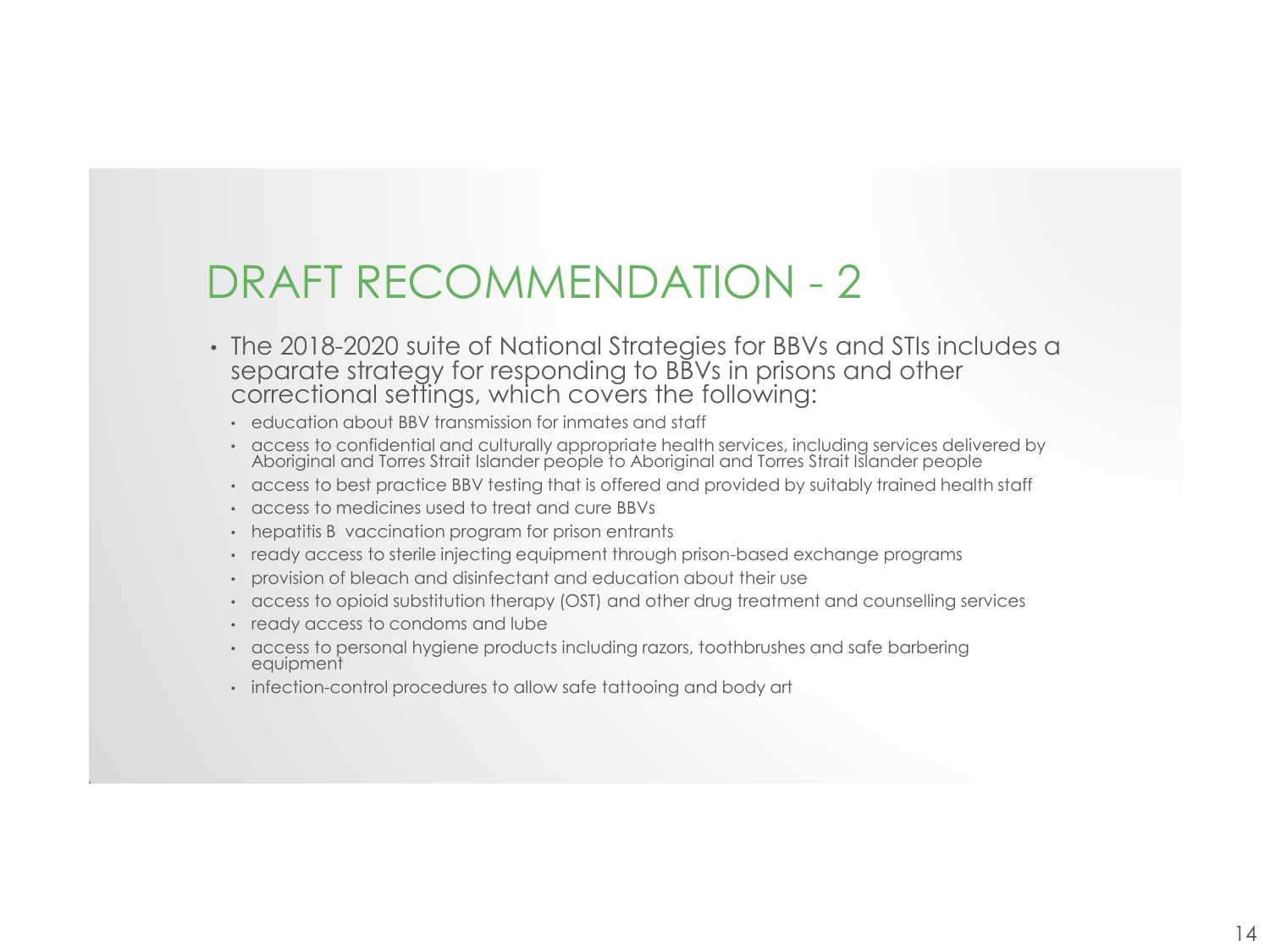## DRAFT RECOMMENDATION – 3 & 4

- The Australian Government process for developing and approving all national strategies for BBVs and STIs is completed by December 2017.
- The federal, state and territory governments, along with the non-government sector, participate in the development of and commitment to implementation strategies across the life of the National Strategies.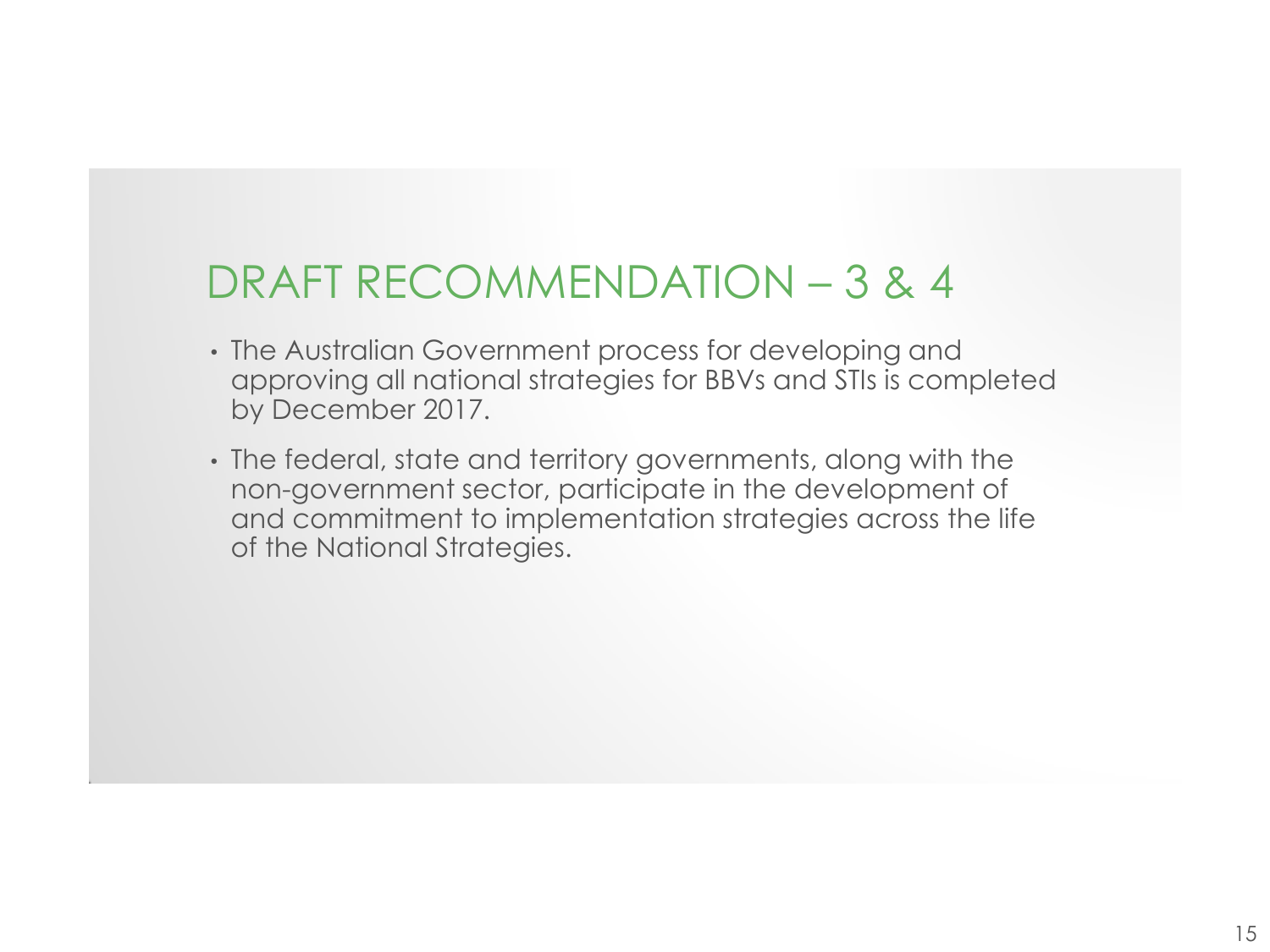## ACKNOWLEDGEMENTS

- Hepatitis Australia Board and Management
- Simon Tatz and Amanda Bresnan
- AIVL Annie Madden & Angela Duvnjak,
- AFAO Linda Forbes, Michael Frommer & Heath Paynter
- NAPWHA Tony Maynard, Bill Paterson, Aaron Cogel
- Burnett Institute Prof Mark Stoove
- Hepatitis WA Frank Farmer